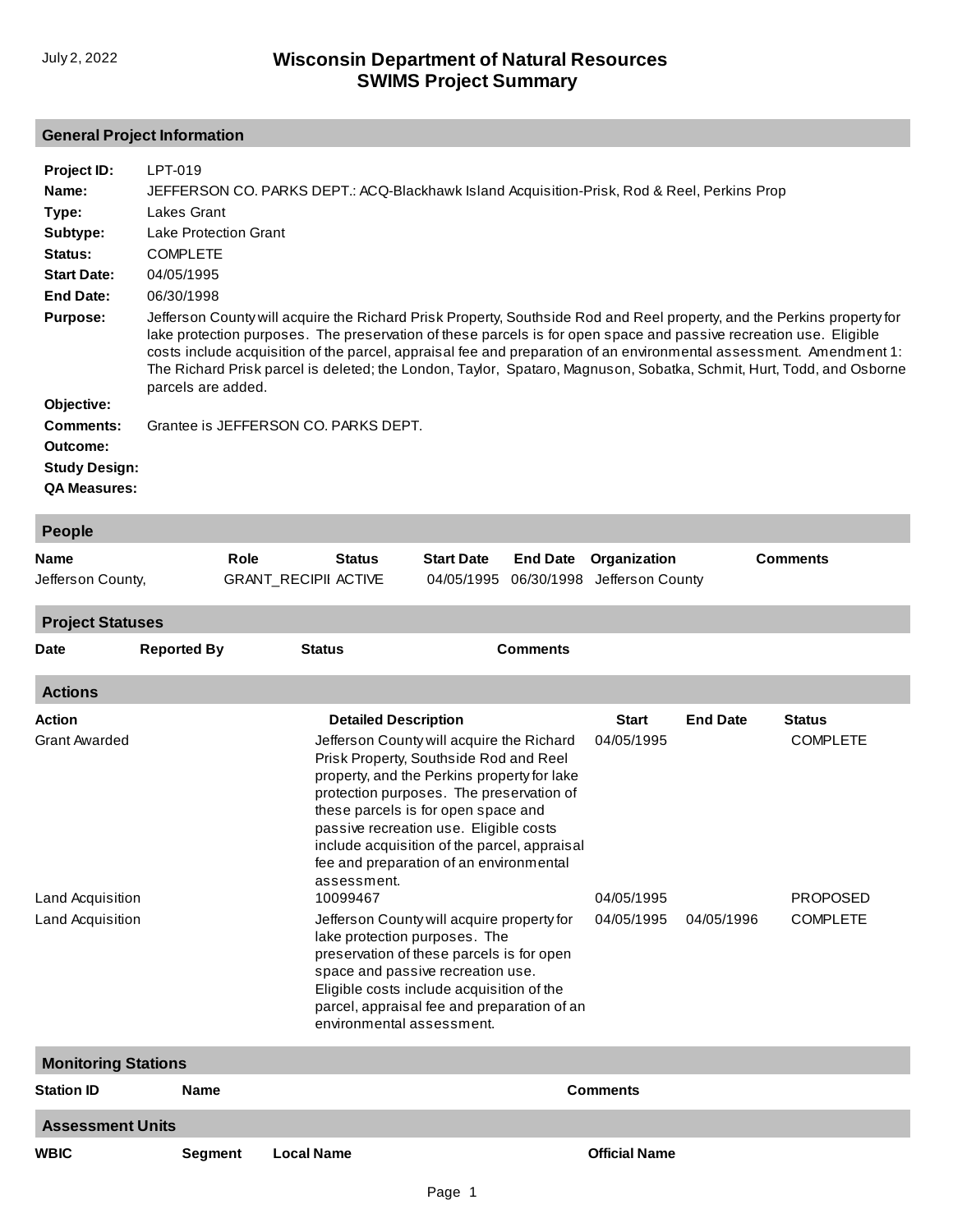| <b>WBIC</b> | <b>Segment</b> | <b>Local Name</b>                            | <b>Official Name</b>    |
|-------------|----------------|----------------------------------------------|-------------------------|
| 774200      | 1              | Bean Lake                                    | Bean Lake               |
| 775900      | 1              | Golden Lake                                  | Golden Lake             |
| 777200      | 1              | <b>Kurtz Pond</b>                            | <b>Kurtz Pond</b>       |
| 778500      | 1              | Mud Lake                                     | Mud Lake                |
| 778700      | 1              | Mud Lake                                     | Mud Lake                |
| 779100      | 1              | Perch Lake                                   | Perch Lake              |
| 779600      | 1              | Rose Lake                                    | Rose Lake               |
| 779700      | 1              | Round Lake                                   | Round Lake              |
| 783800      | 1              | <b>Unnamed Lake</b>                          | Unnamed                 |
| 784400      | 1              | Un Lake                                      | Unnamed                 |
| 784500      | 1              | Unnamed Lake (T08nr15es09)                   | Lake Victoria           |
| 784600      | 1              | Unnamed Lake (T08nr015es09)                  | <b>Heiden Pond</b>      |
| 788200      | 1              | Un Spring                                    | Un Spring               |
| 788800      | 5              | <b>Rock River</b>                            | <b>Rock River</b>       |
| 788800      | 6              | <b>Rock River</b>                            | <b>Rock River</b>       |
| 788800      | 7              | <b>Rock River</b>                            | <b>Rock River</b>       |
| 808700      | 1              | Lake Koshkonong                              | Lake Koshkonong         |
| 808800      | 2              | <b>Upper Koshkonong</b>                      | Koshkonong Creek        |
| 808800      | 3              | Lower Koshkonong Creek                       | Koshkonong Creek        |
| 809100      | 1              | Un Lake                                      | Unnamed                 |
| 809500      | 1              | Outlet of Lake Ripley                        | Unnamed                 |
| 809600      | 1              | Lake Ripley                                  | Lake Ripley             |
| 809600      | 2              | Lake Ripley Beach                            | Lake Ripley             |
| 809700      | 1              | Inlet of Lake Ripley                         | Unnamed                 |
| 809800      | 1              | Hope Lake                                    | Hope Lake               |
| 809900      | 1              | Zeloski Marsh Main Ditch                     | Unnamed                 |
| 809900      | 2              | Zeloski Marsh Main Ditch to Koshkonong Creek | Unnamed                 |
| 812350      | 1              | <b>Unnamed Stream</b>                        | Unnamed                 |
| 812600      | 1              | <b>Otter Creek</b>                           | <b>Otter Creek</b>      |
| 812900      | 1              | <b>Unnamed Creek</b>                         | Unnamed                 |
| 813000      | 1              | <b>Unnamed Stream</b>                        | Unnamed                 |
| 813100      | 1              | Red Cedar Lake                               | <b>Red Cedar Lake</b>   |
| 813300      | 1              | Allen Creek                                  | Allen Creek             |
| 813400      | 1              | Local Water                                  | Unnamed                 |
| 813500      | 3              | <b>Bark River</b>                            | <b>Bark River</b>       |
| 813500      | 4              | <b>Bark River</b>                            | <b>Bark River</b>       |
| 813500      | 5              | <b>Bark River</b>                            | <b>Bark River</b>       |
| 813700      | 1              | Un Lake                                      | Unnamed                 |
| 813800      | 1              | <b>Unnamed Stream</b>                        | Unnamed                 |
| 813900      | 1              | <b>Whitewater Creek</b>                      | <b>Whitewater Creek</b> |
| 814000      | 1              | Galloway Creek                               | Galloway Creek          |
| 814200      | 1              | <b>Unnamed Stream</b>                        | Unnamed                 |
| 814600      | 1              | Local Water                                  | Unnamed                 |
| 814800      | 1              | <b>Unnamed Stream</b>                        | Unnamed                 |
| 817000      | 1              | <b>Unnamed Stream</b>                        | Unnamed                 |
| 817200      | 1              | Un Spring                                    | Un Spring               |
| 817300      | 1              | Un Spring                                    | Un Spring               |
| 817600      | 1              | Scuppernong River                            | Scuppernong River       |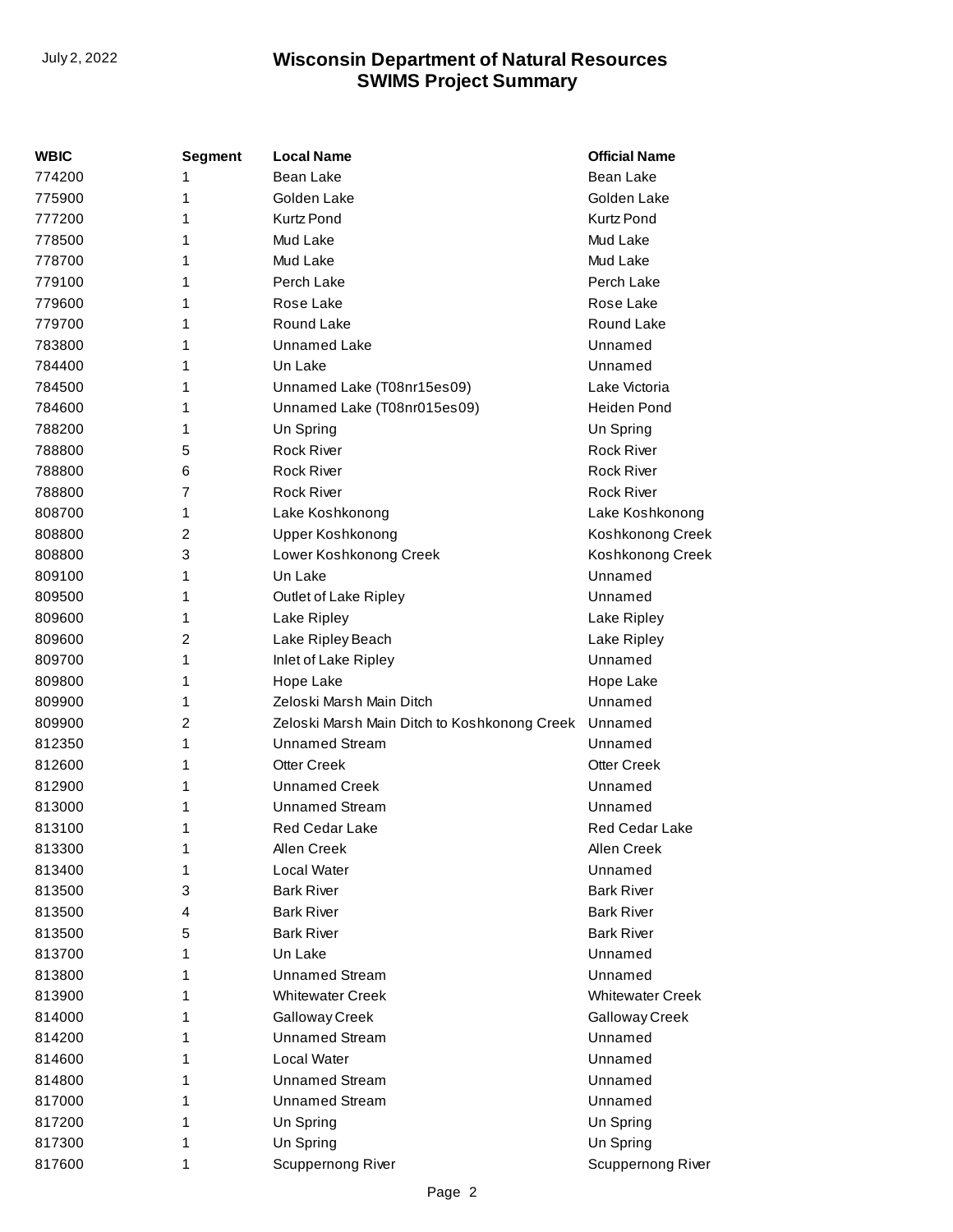| WBIC   | Segment        | <b>Local Name</b>                           | <b>Official Name</b>     |
|--------|----------------|---------------------------------------------|--------------------------|
| 817600 | 5              | <b>Scuppernong River</b>                    | Scuppernong River        |
| 817800 | 1              | Steel Brook                                 | Steel Brook              |
| 817800 | $\overline{c}$ | <b>Steel Brook</b>                          | <b>Steel Brook</b>       |
| 817800 | 4              | <b>Steel Brook</b>                          | Steel Brook              |
| 817900 | 1              | Local Water                                 | Unnamed                  |
| 818200 | 1              | Unnamed Trib to Steel Brook                 | Unnamed                  |
| 818400 | 1              | <b>Unnamed Stream</b>                       | Unnamed                  |
| 819100 | 1              | <b>Spring Creek</b>                         | <b>Spring Creek</b>      |
| 819400 | 1              | Local Water                                 | Unnamed                  |
| 819600 | 1              | Local Water                                 | Unnamed                  |
| 819800 | 1              | <b>Blue Spring Lake</b>                     | <b>Blue Spring Lake</b>  |
| 819900 | 1              | <b>Mud Creek</b>                            | Mud Creek                |
| 820000 | 1              | <b>Unnamed Stream</b>                       | Unnamed                  |
| 820300 | 1              | Un Lake                                     | Unnamed                  |
| 820500 | 1              | Unnamed Stream                              | Unnamed                  |
| 820800 | 1              | Spring Lake Lower                           | Spring Lake              |
| 820800 | 2              | Lower Spring Lake Beach, Spring Lake, Lower | Spring Lake              |
| 821000 | 1              | <b>Upper Spring Lake</b>                    | <b>Upper Spring Lake</b> |
| 823000 | 1              | Green Isle Lake                             | Green Isle Lake          |
| 823100 | 1              | <b>Unnamed Stream</b>                       | Unnamed                  |
| 823300 | 1              | Duck Creek                                  | Duck Creek               |
| 823400 | 1              | <b>Unnamed Stream</b>                       | Unnamed                  |
| 823600 | 1              | <b>Unamed Stream</b>                        | Unnamed                  |
| 823700 | 1              | Goose Lake                                  | Goose Lake               |
| 823900 | 1              | Cushman Pond                                | Cushman Pond             |
| 824200 | 1              | Slabtown Pond                               | Slabtown Pond            |
| 824400 | 1              | Rome Millpond                               | Rome Mill Pond           |
| 828700 | 1              | Deer Creek                                  | Deer Creek               |
| 828700 | 2              | Deer Creek                                  | Deer Creek               |
| 828700 | 3              | Deer Creek                                  | Deer Creek               |
| 829100 | 1              | <b>Unnamed Stream</b>                       | Unnamed                  |
| 829700 | 3              | <b>Crawfish River</b>                       | <b>Crawfish River</b>    |
| 829700 | 4              | Crawfish River                              | Crawfish River           |
| 830100 | 1              | <b>Rock Creek</b>                           | <b>Rock Creek</b>        |
| 830100 | 2              | <b>Rock Creek</b>                           | <b>Rock Creek</b>        |
| 830100 | 3              | <b>Rock Creek</b>                           | <b>Rock Creek</b>        |
| 830100 | 4              | <b>Rock Creek</b>                           | <b>Rock Creek</b>        |
| 830100 | 5              | <b>Rock Creek</b>                           | <b>Rock Creek</b>        |
| 830300 | 1              | <b>Hoopers Millpond</b>                     | <b>Hoopers Millpond</b>  |
| 830400 | 1              | <b>Unnamed Stream</b>                       | Unnamed                  |
| 830600 | 1              | Unnamed Lake (T07nr13es14)                  | Unnamed                  |
| 830700 | 1              | Rock Lake                                   | Rock Lake                |
| 830700 | 2              | Rock Lake Ferry Park Beach, Rock Lake       | Rock Lake                |
| 830700 | 3              | Rock Lake - Bartel's Beach                  | Rock Lake                |
| 830700 | 4              | Rock Lake - Sandy Beach West                | Rock Lake                |
| 830700 | 5              | Rock Lake - Sandy Beach East                | Rock Lake                |
| 830700 | 6              | Rock Lake (Tyranena Park Lake Access)       | Rock Lake                |
| 830800 | 1              | Mud Lake                                    | Mud Lake                 |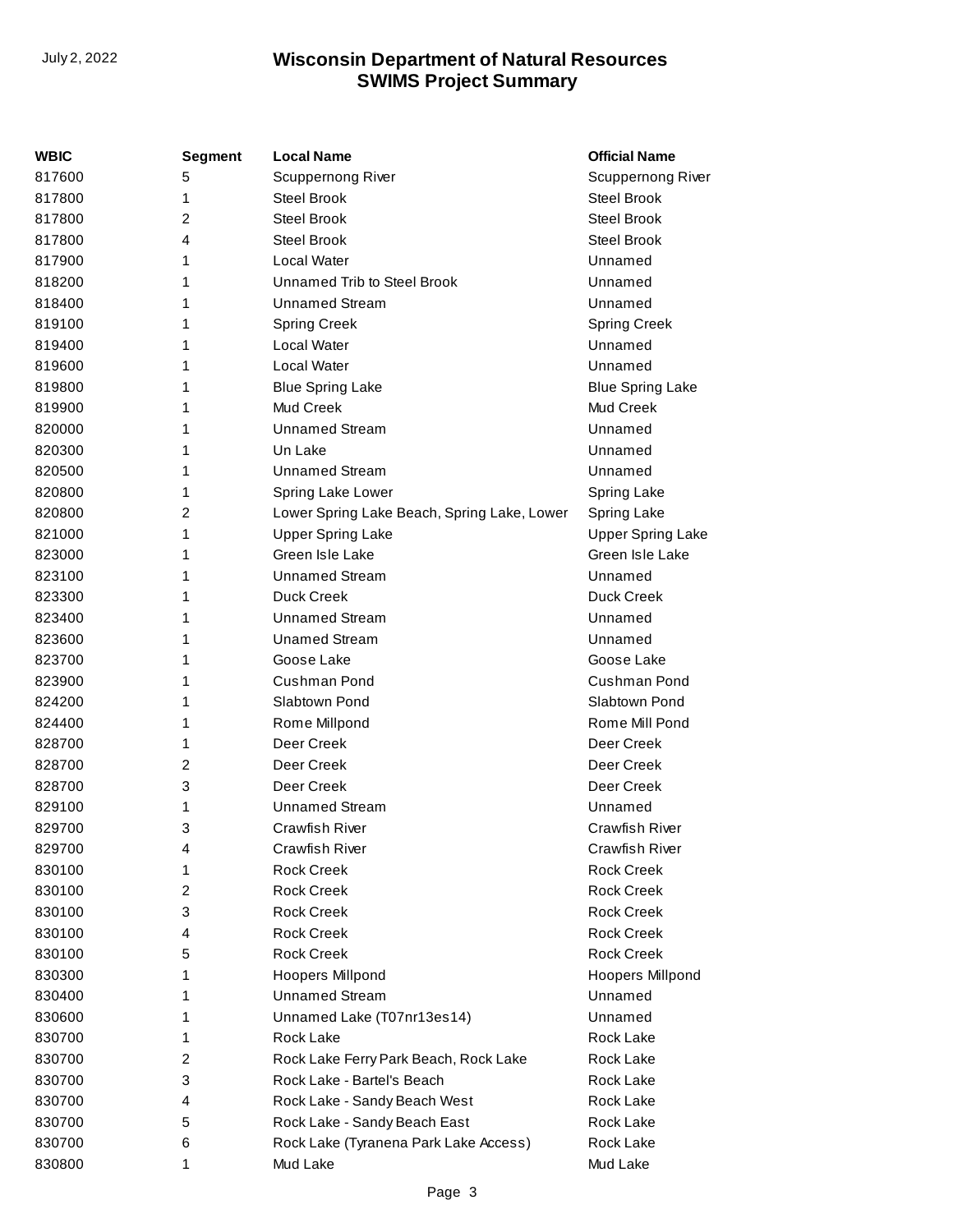| <b>WBIC</b> | <b>Segment</b> | <b>Local Name</b>                                    | <b>Official Name</b> |
|-------------|----------------|------------------------------------------------------|----------------------|
| 837500      | 1              | Maunesha River                                       | Maunesha River       |
| 837500      | $\overline{2}$ | Maunesha River                                       | Maunesha River       |
| 837600      | 1              | Stony Brook                                          | Stony Brook          |
| 837600      | 2              | Stony Brook                                          | Stony Brook          |
| 837700      | 1              | Unnamed                                              | Unnamed              |
| 838100      | 1              | Fireman Park Pond                                    | Firemen Park Pond    |
| 838300      | 1              | Waterloo Millpond                                    | Maunesha Flowage     |
| 846700      | 1              | Johnson Creek                                        | Johnson Creek        |
| 847100      | 1              | Hahns Lake                                           | Hahns Lake           |
| 847300      | 1              | Unnamed Stream                                       | Unnamed              |
| 847900      | 1              | Local Water                                          | Unnamed              |
| 848000      | 1              | <b>Unnamed Stream</b>                                | Unnamed              |
| 848200      | 3              | Oconomowoc River                                     | Oconomowoc River     |
| 848300      | 1              | <b>Battle Creek</b>                                  | <b>Battle Creek</b>  |
| 849200      | 1              | <b>Unnamed Stream</b>                                | Unnamed              |
| 853700      | 1              | Local Water                                          | Unnamed              |
| 853750      | 1              | TRIBUTARY TO THE ROCK RIVER                          | Unnamed              |
| 853800      | 1              | Ashippun River                                       | Ashippun River       |
| 4000015     | 1              | Ditch to Miljala Channel                             | Unnamed              |
| 4000017     | 1              | Local Water                                          | Unnamed              |
| 4000018     | 1              | Local Water                                          | Unnamed              |
| 5033535     | 1              | Local Water                                          | Unnamed              |
| 5033785     | 1              | <b>Unnamed Stream</b>                                | Unnamed              |
| 5034150     | 1              | <b>Unnamed Stream</b>                                | Unnamed              |
| 5034155     | 1              | Unnamed Trib to Crawfish R                           | Unnamed              |
| 5034257     | 1              | <b>Unnamed Stream</b>                                | Unnamed              |
| 5034365     | 1              | Unnamed                                              | Unnamed              |
| 5034446     | 1              | <b>Unnamed Stream</b>                                | Unnamed              |
| 5034486     | 1              | <b>Unnamed Stream</b>                                | Unnamed              |
| 5034536     | 1              | <b>Unnamed Stream</b>                                | Unnamed              |
| 5034624     | 1              | Unnamed Stream                                       | Unnamed              |
| 5034716     | 1              | TRIBUTARY TO A TRIBUTARY TO THE ROCK<br><b>RIVER</b> | Unnamed              |
| 5034865     | 1              | Unnamed Trib to Maunesha R                           | Unnamed              |
| 5035063     | 1              | Unnamed Stream                                       | Unnamed              |
| 5035109     | 1              | Unnamed Stream                                       | Unnamed              |
| 5035145     | 1              | Unnamed Creek                                        | Unnamed              |
| 5035151     | 1              | <b>Unnamed Stream</b>                                | Unnamed              |
| 5035280     | 1              | Unnamed Stream                                       | Unnamed              |
| 5035593     | 1              | <b>Unnamed Stream</b>                                | Unnamed              |
| 5035601     | 1              | <b>Unnamed Stream</b>                                | Unnamed              |
| 5035616     | 1              | Zeloski Marsh Ditch                                  | Unnamed              |
| 5035656     | 1              | Local Water                                          | Unnamed              |
| 5035762     | 1              | Unnamed Stream                                       | Unnamed              |
| 5035768     | 1              | Unnamed Stream                                       | Unnamed              |
| 5035786     | 1              | <b>Unnamed Creek</b>                                 | Unnamed              |
| 5035895     | 1              | Unnamed Stream                                       | Unnamed              |
| 5035925     | 1              | <b>Unnamed Stream</b>                                | Unnamed              |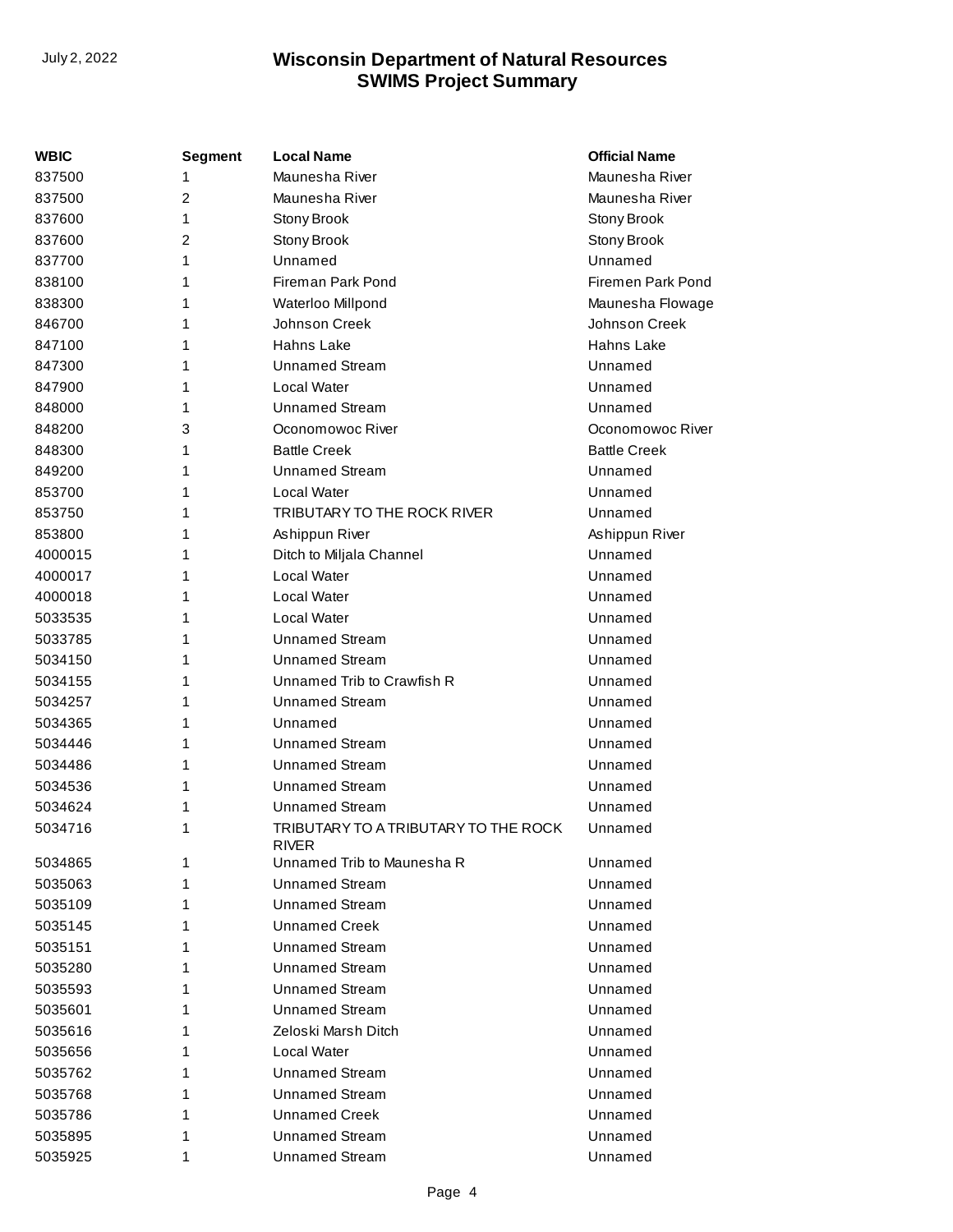| <b>WBIC</b> | <b>Segment</b> | <b>Local Name</b>           | <b>Official Name</b> |
|-------------|----------------|-----------------------------|----------------------|
| 5035984     | 1              | <b>Unnamed Stream</b>       | Unnamed              |
| 5036033     | 1              | <b>Unnamed Stream</b>       | Unnamed              |
| 5036222     | 1              | <b>Unnamed Stream</b>       | Unnamed              |
| 5036369     | 1              | <b>Unnamed Stream</b>       | Unnamed              |
| 5036536     | 1              | <b>Unnamed Stream</b>       | Unnamed              |
| 5036584     | 1              | <b>Unnamed Stream</b>       | Unnamed              |
| 5036741     | 1              | <b>Unnamed Stream</b>       | Unnamed              |
| 5036773     | 1              | <b>Unnamed Stream</b>       | Unnamed              |
| 5036831     | 1              | <b>Unnamed Stream</b>       | Unnamed              |
| 5036855     | 1              | <b>Unnamed Stream</b>       | Unnamed              |
| 5036878     | 1              | <b>Unnamed Stream</b>       | Unnamed              |
| 5036945     | 1              | <b>Unnamed Stream</b>       | Unnamed              |
| 5036970     | 1              | <b>Unnamed Stream</b>       | Unnamed              |
| 5037069     | 1              | <b>Unnamed Stream</b>       | Unnamed              |
| 5037167     | 1              | <b>Unnamed Stream</b>       | Unnamed              |
| 5037175     | 1              | <b>Unnamed Stream</b>       | Unnamed              |
| 5037189     | 1              | <b>Unnamed Stream</b>       | Unnamed              |
| 5037264     | 1              | <b>Unnamed Stream</b>       | Unnamed              |
| 5037363     | 1              | <b>Unnamed Stream</b>       | Unnamed              |
| 5037568     | 1              | <b>Unnamed Stream</b>       | Unnamed              |
| 5037587     | 1              | <b>Unnamed Stream</b>       | Unnamed              |
| 5037611     | 1              | <b>Unnamed Stream</b>       | Unnamed              |
| 5037634     | 1              | <b>Unnamed Stream</b>       | Unnamed              |
| 5037659     | 1              | <b>Unnamed Stream</b>       | Unnamed              |
| 5037670     | 1              | Local Water                 | Unnamed              |
| 5037735     | 1              | <b>Unnamed Stream</b>       | Unnamed              |
| 5037810     | 1              | <b>Unnamed Stream</b>       | Unnamed              |
| 5037901     | 1              | <b>Unnamed Stream</b>       | Unnamed              |
| 5037952     | 1              | <b>Unnamed Stream</b>       | Unnamed              |
| 5037984     | 1              | Unnamed                     | Unnamed              |
| 5038203     | 1              | Unnamed Trib to Allen Creek | Unnamed              |
| 5038272     | 1              | <b>Unnamed Stream</b>       | Unnamed              |
| 5038412     | 1              | <b>Unnamed Stream</b>       | Unnamed              |
| 5038548     | 1              | Unnamed Stream              | Unnamed              |
| 5573354     | 1              | Local Water                 | Unnamed              |
| 5573917     | 1              | Local Water                 | Unnamed              |
| 5573926     | 1              | Local Water                 | Unnamed              |
| 5574049     | 1              | Local Water                 | Unnamed              |
| 5574327     | 1              | Local Water                 | Unnamed              |
| 5574549     | 1              | Local Water                 | Unnamed              |
| 5574606     | 1              | Local Water                 | Unnamed              |
| 5574713     | 1              | Local Water                 | Unnamed              |
| 5574793     | 1              | Local Water                 | Unnamed              |
| 5574882     | 1              | Local Water                 | Unnamed              |
| 5575032     | 1              | Local Water                 | Unnamed              |
| 5575055     | 1              | Local Water                 | Unnamed              |
| 5575079     | 1              | Local Water                 | Unnamed              |
| 5575268     | 1              | Local Water                 | Unnamed              |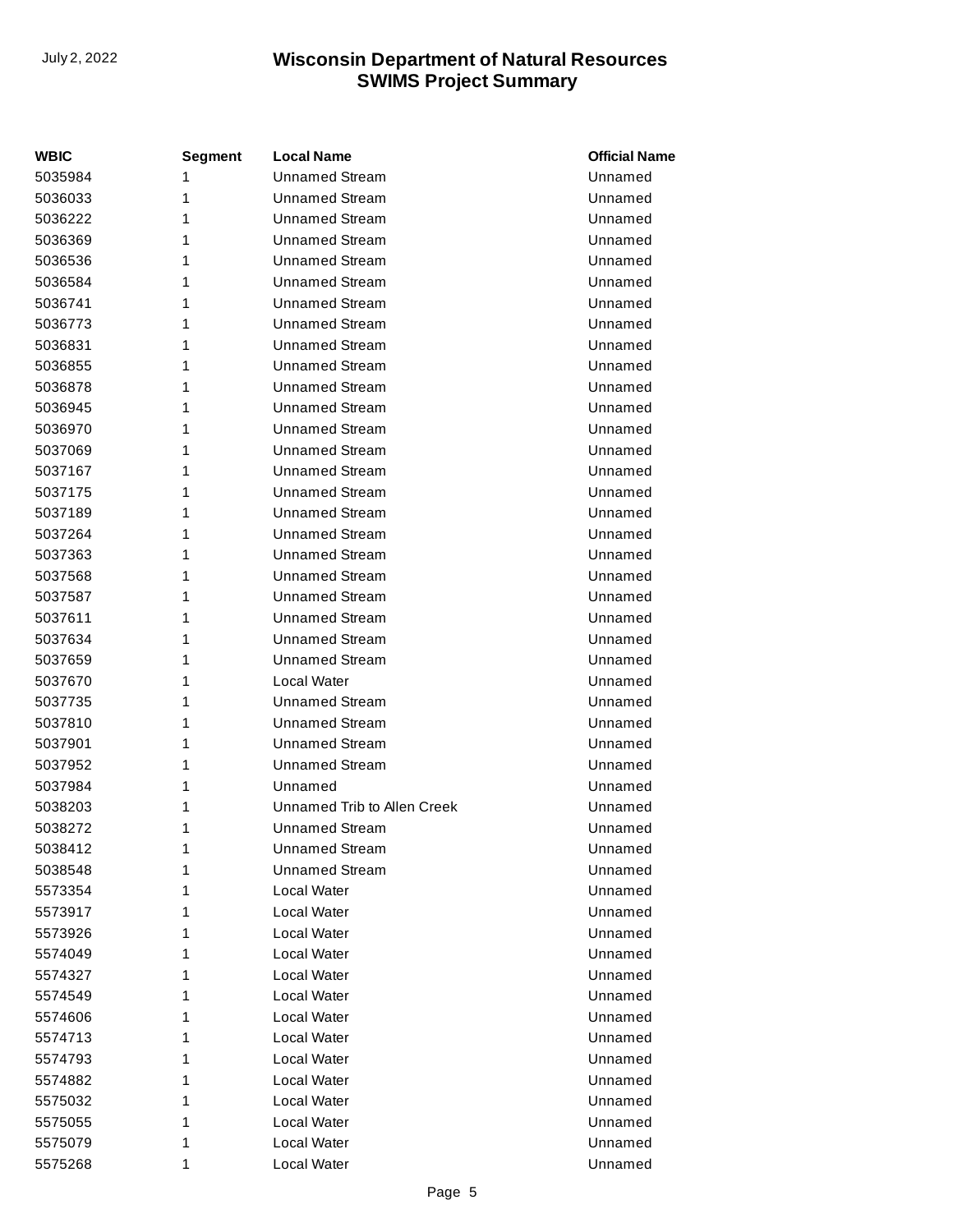| <b>WBIC</b>              | <b>Segment</b>     | <b>Local Name</b> | <b>Official Name</b> |                 |
|--------------------------|--------------------|-------------------|----------------------|-----------------|
| 5575358                  |                    | Local Water       | Unnamed              |                 |
| 5575615                  | 1                  | Local Water       | Unnamed              |                 |
| 5575756                  | 1                  | Local Water       | Unnamed              |                 |
| 5575779                  | 1                  | Local Water       | Unnamed              |                 |
| 5576088                  | 1                  | Local Water       | Unnamed              |                 |
| 5576121                  | 1                  | Local Water       | Unnamed              |                 |
| 5576196                  | 1                  | Local Water       | Unnamed              |                 |
| 5576219                  | 1                  | Local Water       | Unnamed              |                 |
| 5576354                  | 1                  | Local Water       | Unnamed              |                 |
| 5576410                  | 1                  | Local Water       | Unnamed              |                 |
| 5576427                  | 1                  | Local Water       | Unnamed              |                 |
| 5576478                  | 1                  | Local Water       | Unnamed              |                 |
| 5576686                  | 1                  | Local Water       | Unnamed              |                 |
| 5576709                  | 1                  | Local Water       | Unnamed              |                 |
| 5576716                  | 1                  | Local Water       | Unnamed              |                 |
| 5576717                  | 1                  | Local Water       | Unnamed              |                 |
| 5576740                  | 1                  | Local Water       | Unnamed              |                 |
| 5576741                  | 1                  | Local Water       | Unnamed              |                 |
| 5576762                  | 1                  | Local Water       | Unnamed              |                 |
| 5576802                  | 1                  | Local Water       | Unnamed              |                 |
| 5576810                  | 1                  | Local Water       | Unnamed              |                 |
| 5576820                  | 1                  | Local Water       | Unnamed              |                 |
| 5576828                  | 1                  | Local Water       | Unnamed              |                 |
| 5576865                  | 1                  | Local Water       | Unnamed              |                 |
| 5576896                  | 1                  | Local Water       | Unnamed              |                 |
| 5576933                  | 1                  | Local Water       | Unnamed              |                 |
| 5576998                  | 1                  | Local Water       | Unnamed              |                 |
| 5577007                  | 1                  | Local Water       | Unnamed              |                 |
| 5577019                  | 1                  | Local Water       | Unnamed              |                 |
| 5577026                  | 1                  | Local Water       | Unnamed              |                 |
| 5577036                  | 1                  | Local Water       | Unnamed              |                 |
| 5577222                  | 1                  | Local Water       | Unnamed              |                 |
| 5577321                  | 1                  | Local Water       | Unnamed              |                 |
| 5577520                  | 1                  | Local Water       | Unnamed              |                 |
| 5577533                  | 1                  | Local Water       | Unnamed              |                 |
| 5588717                  | 1                  | Local Water       | Unnamed              |                 |
| 5588762                  | 1                  | Local Water       | Unnamed              |                 |
| 5588790                  | 1                  | Local Water       | Unnamed              |                 |
| 5588801                  | 1                  | Local Water       | Unnamed              |                 |
| 5590490                  | 1                  | Local Water       | Unnamed              |                 |
|                          |                    |                   |                      |                 |
| <b>Lab Account Codes</b> |                    |                   |                      |                 |
| <b>Account Code</b>      | <b>Description</b> |                   | <b>Start Date</b>    | <b>End Date</b> |
| <b>Forms</b>             |                    |                   |                      |                 |
| <b>Form Code</b>         | <b>Form Name</b>   |                   |                      |                 |